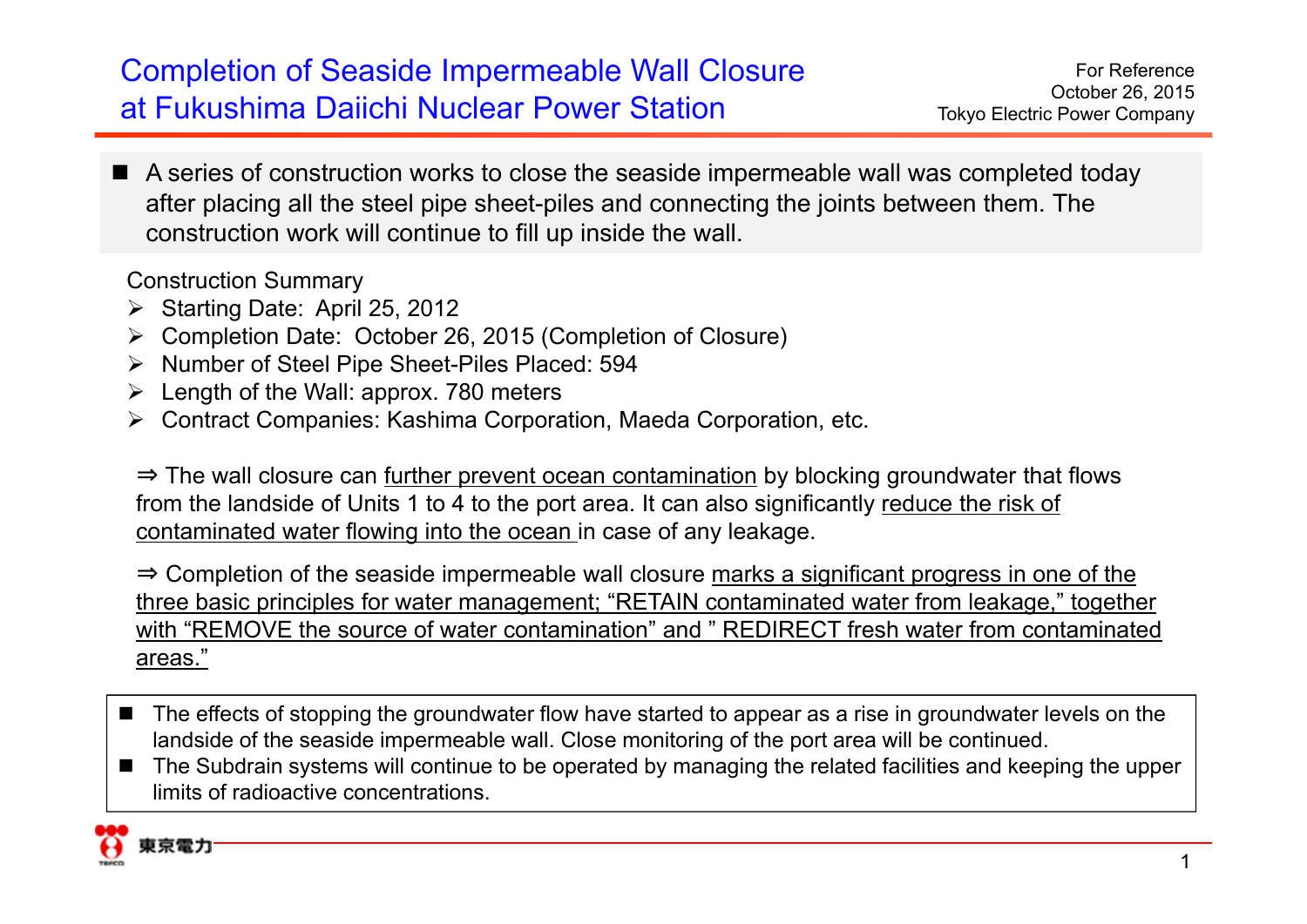## Completion of Seaside Impermeable Wall Closure at Fukushima Daiichi Nuclear Power Station

## Placement of steel pipe sheet-piles Completion of closure



Photo taken on September 10, 2015 **Photo taken on October 26, 2015** 





Photos taken by Tokyo Electric Power Company